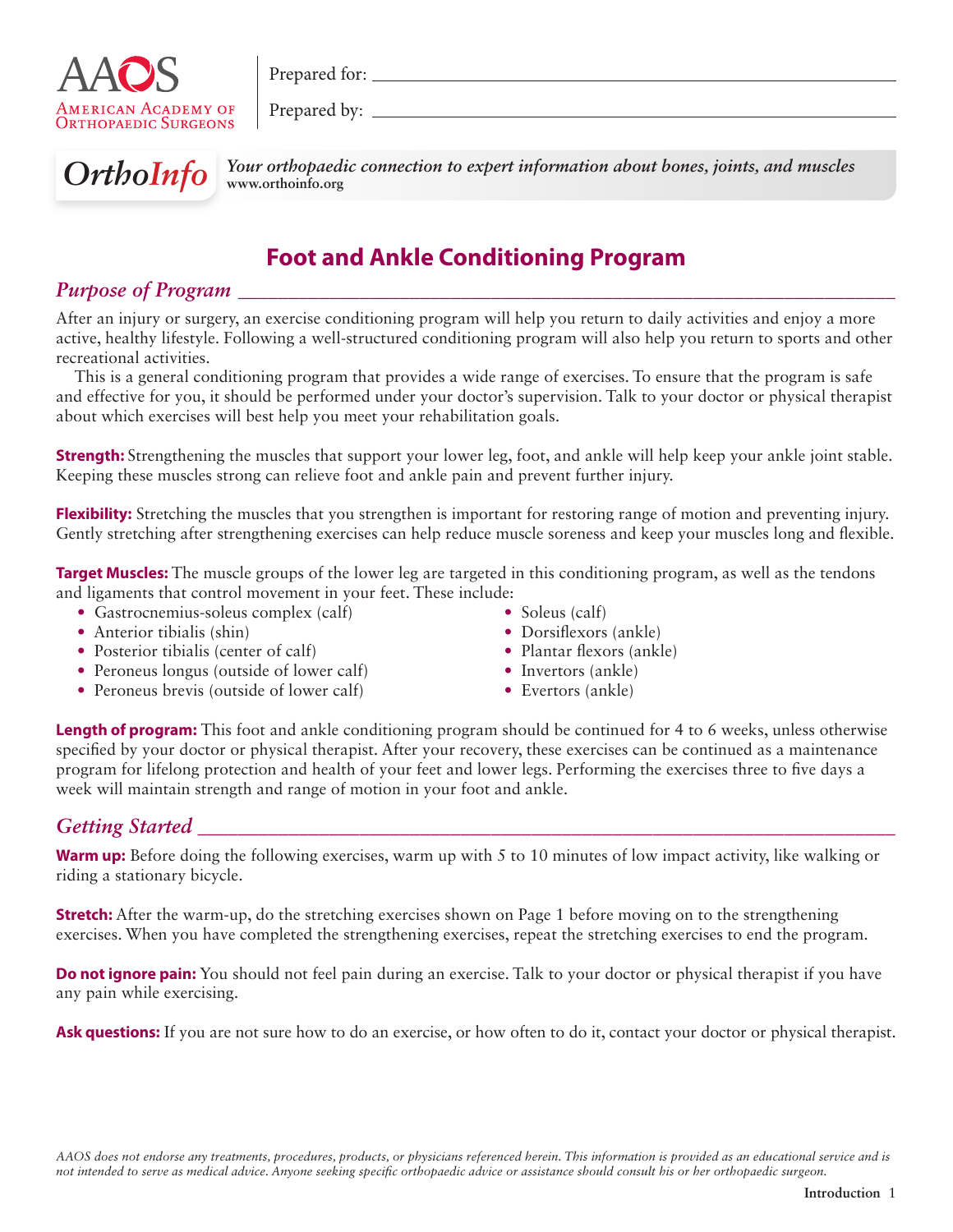

## **Foot and Ankle Conditioning Program Stretching Exercises**

### *1. Heel Cord Stretch \_\_\_\_\_\_\_\_\_\_\_\_\_\_\_\_\_\_\_\_\_\_\_\_\_\_\_\_\_\_\_\_\_\_\_\_\_\_\_\_\_\_\_\_\_\_\_\_\_\_\_\_\_\_\_\_\_\_\_\_\_\_\_\_*

| <b>Repetitions</b> |  |
|--------------------|--|
| 2 sets of 10       |  |
| Days per week      |  |
| 6 to 7             |  |
|                    |  |

**Main muscles worked:** Gastrocnemius-soleus complex You should feel this stretch in your calf and into your heel

**Equipment needed:** None

### **Step-by-step directions**

- Stand facing a wall with your unaffected leg forward with a slight bend at the knee. Your affected leg is straight and behind you, with the heel flat and the toes pointed in slightly.
- Keep both heels flat on the floor and press your hips forward toward the wall.
- Hold this stretch for 30 seconds and then relax for 30 seconds. Repeat.

**Tip** Do not arch your back.



## *2. Heel Cord Stretch with Bent Knee \_\_\_\_\_\_\_\_\_\_\_\_\_\_\_\_\_\_\_\_\_\_\_\_\_\_\_\_\_\_\_\_\_\_\_\_\_\_\_\_\_\_\_\_\_\_\_\_\_\_\_*



#### **Step-by-step directions**

- Stand facing a wall with your unaffected leg forward with a slight bend at the knee. Your affected leg is behind you, with the knee bent and the toes pointed in slightly.
- Keep both heels flat on the floor and press your hips forward toward the wall.
- Hold the stretch for 30 seconds and then relax for 30 seconds. Repeat.

**Tip** Keep your hips centered over both feet.



*© American Academy of Orthopaedic Surgeons* **Exercises** Page 1 *AAOS does not endorse any treatments, procedures, products, or physicians referenced herein. This information is provided as an educational service and is not intended to serve as medical advice. Anyone seeking specific orthopaedic advice or assistance should consult his or her orthopaedic surgeon.*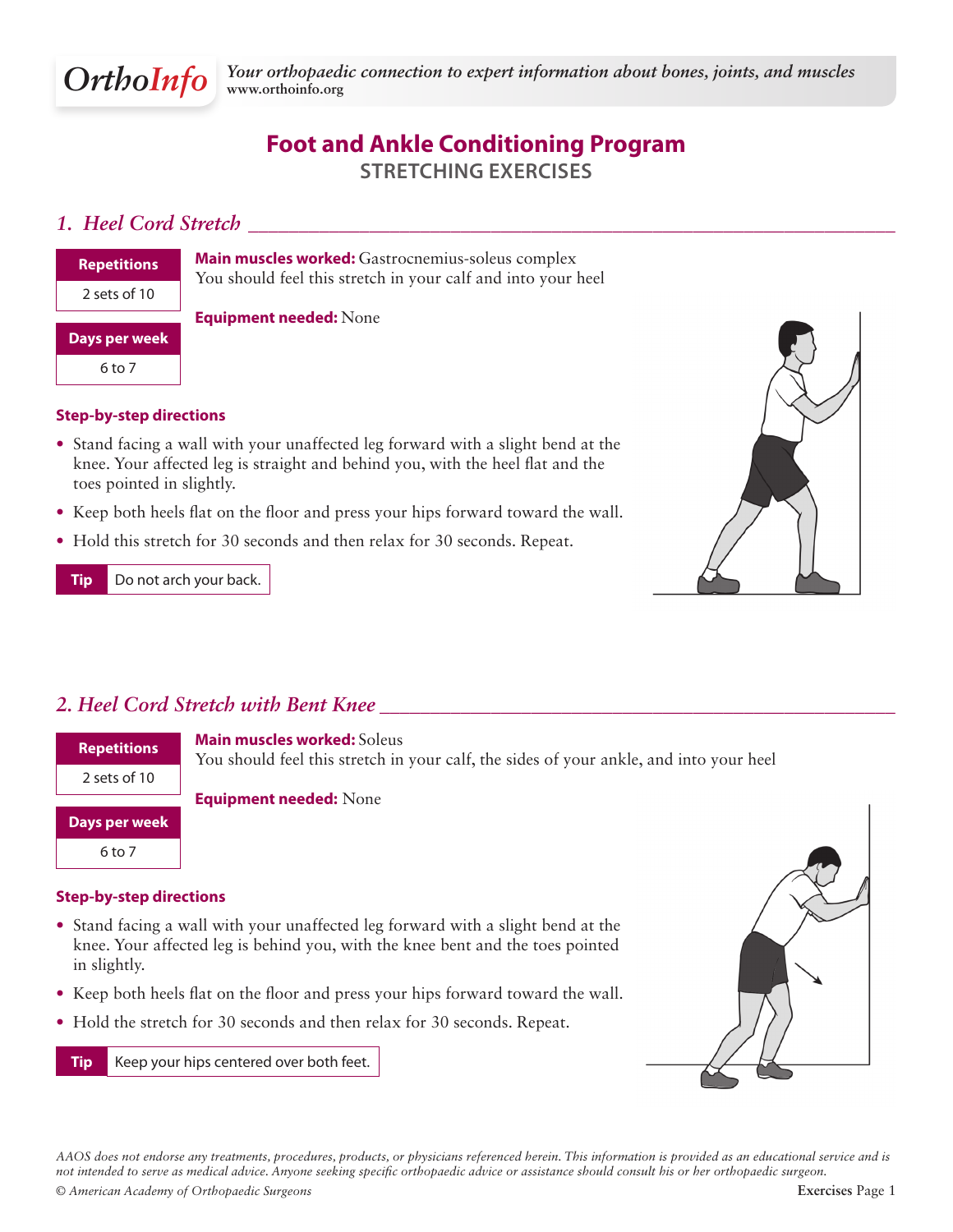

## **Foot and Ankle Conditioning Program Stretching Exercises**

## *3. Golf Ball Roll \_\_\_\_\_\_\_\_\_\_\_\_\_\_\_\_\_\_\_\_\_\_\_\_\_\_\_\_\_\_\_\_\_\_\_\_\_\_\_\_\_\_\_\_\_\_\_\_\_\_\_\_\_\_\_\_\_\_\_\_\_\_\_\_\_\_\_\_*



**Main muscles worked:** Plantar fascia ligament You should feel this exercise along the bottom of your foot

**Equipment needed:** Golf ball

### **Step-by-step directions**

- Sit on a stable chair with both feet planted on the floor.
- Roll a golf ball under the arch of your affected foot for 2 minutes.

**Tip** Sit up tall and keep your foot toward your chair.



### *4. Towel Stretch\_\_\_\_\_\_\_\_\_\_\_\_\_\_\_\_\_\_\_\_\_\_\_\_\_\_\_\_\_\_\_\_\_\_\_\_\_\_\_\_\_\_\_\_\_\_\_\_\_\_\_\_\_\_\_\_\_\_\_\_\_\_\_\_\_\_\_\_\_*



#### **Step-by-step directions**

- Sit on the floor with both legs out in front of you.
- Loop a towel around the ball of your affected foot and grasp the ends of the towel in your hands.
- Keep your affected leg straight and pull the towel toward you.
- Hold for 30 seconds and then relax for 30 seconds. Repeat 3 times.

**Tip** Sit up tall and keep your legs straight.



*© American Academy of Orthopaedic Surgeons* **Exercises** Page 2 *AAOS does not endorse any treatments, procedures, products, or physicians referenced herein. This information is provided as an educational service and is not intended to serve as medical advice. Anyone seeking specific orthopaedic advice or assistance should consult his or her orthopaedic surgeon.*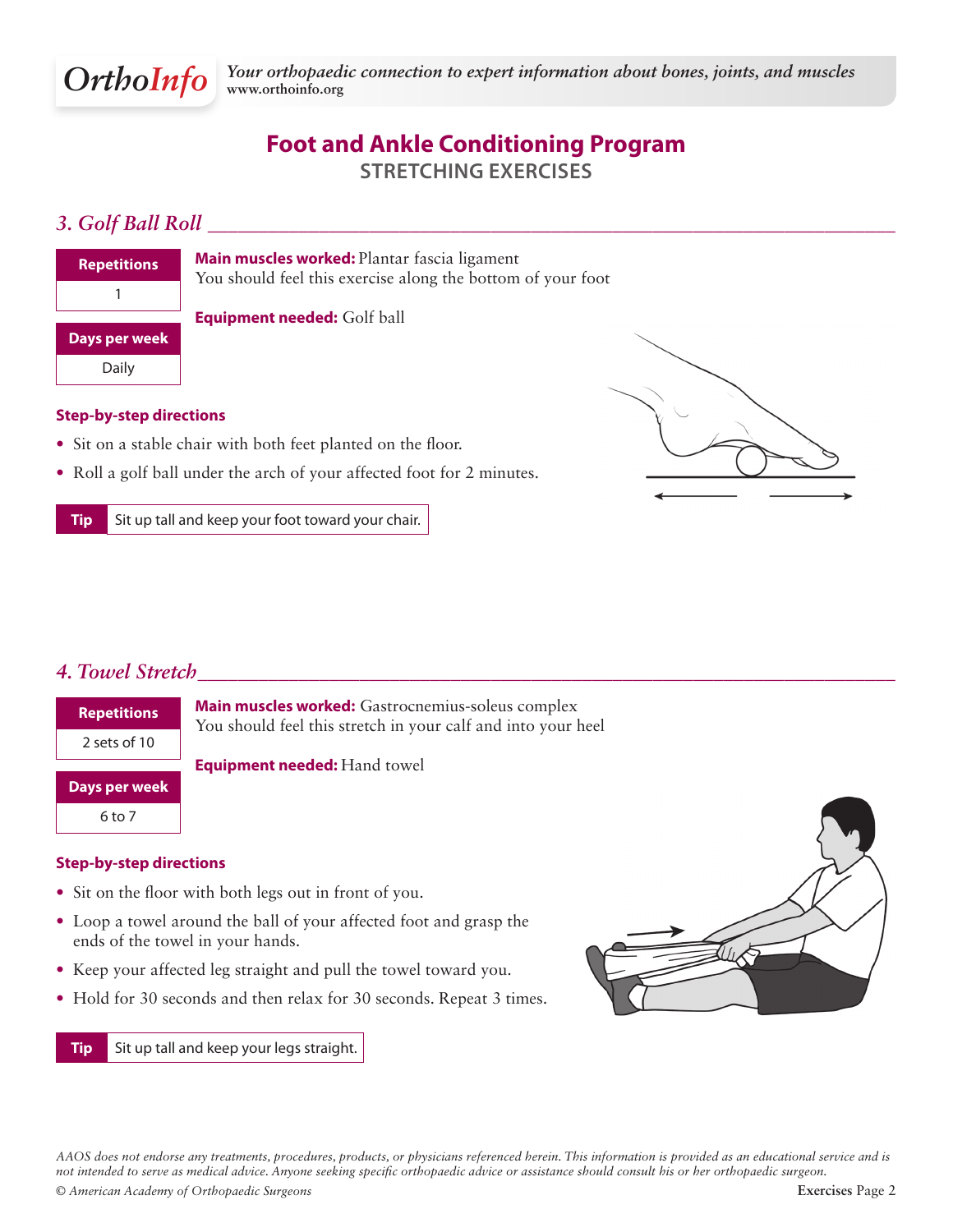

## **Foot and Ankle Conditioning Program Strengthening Exercises**

## *5. Calf Raises \_\_\_\_\_\_\_\_\_\_\_\_\_\_\_\_\_\_\_\_\_\_\_\_\_\_\_\_\_\_\_\_\_\_\_\_\_\_\_\_\_\_\_\_\_\_\_\_\_\_\_\_\_\_\_\_\_\_\_\_\_\_\_\_\_\_\_\_\_\_*

| <b>Repetitions</b> |
|--------------------|
| 2 sets of 10       |
| Days per week      |
| 6 to 7             |

**Main muscles worked:** Gastrocnemius-soleus complex You should feel this exercise in your calf

**Equipment needed:** Chair for support

### **Step-by-step directions**

- Stand with your weight evenly distributed over both feet. Hold onto the back of a chair or a wall for balance.
- Lift your unaffected foot off of the floor so that all of your weight is placed on your affected foot.
- Raise the heel of your affected foot as high as you can, then lower.
- Repeat 10 times.

**Tip** Do not bend the knee of your working leg.



| <b>Repetitions</b> | Main muscles worked: Dorsiflexors, plantar flexors, invertors, evertors<br>You should feel this exercise at the top of your foot and throughout your ankle |  |
|--------------------|------------------------------------------------------------------------------------------------------------------------------------------------------------|--|
| 2 sets             |                                                                                                                                                            |  |
|                    | <b>Equipment needed: None</b>                                                                                                                              |  |
| Days per week      |                                                                                                                                                            |  |
| Daily              |                                                                                                                                                            |  |
|                    |                                                                                                                                                            |  |

### **Step-by-step directions**

- Sit down so that your feet do not touch the floor.
- Use your foot to write each letter of the alphabet in the air. Lead with your big toe.

**Tip** Keep the movements small, using just your foot and ankle.



*AAOS does not endorse any treatments, procedures, products, or physicians referenced herein. This information is provided as an educational service and is not intended to serve as medical advice. Anyone seeking specific orthopaedic advice or assistance should consult his or her orthopaedic surgeon.*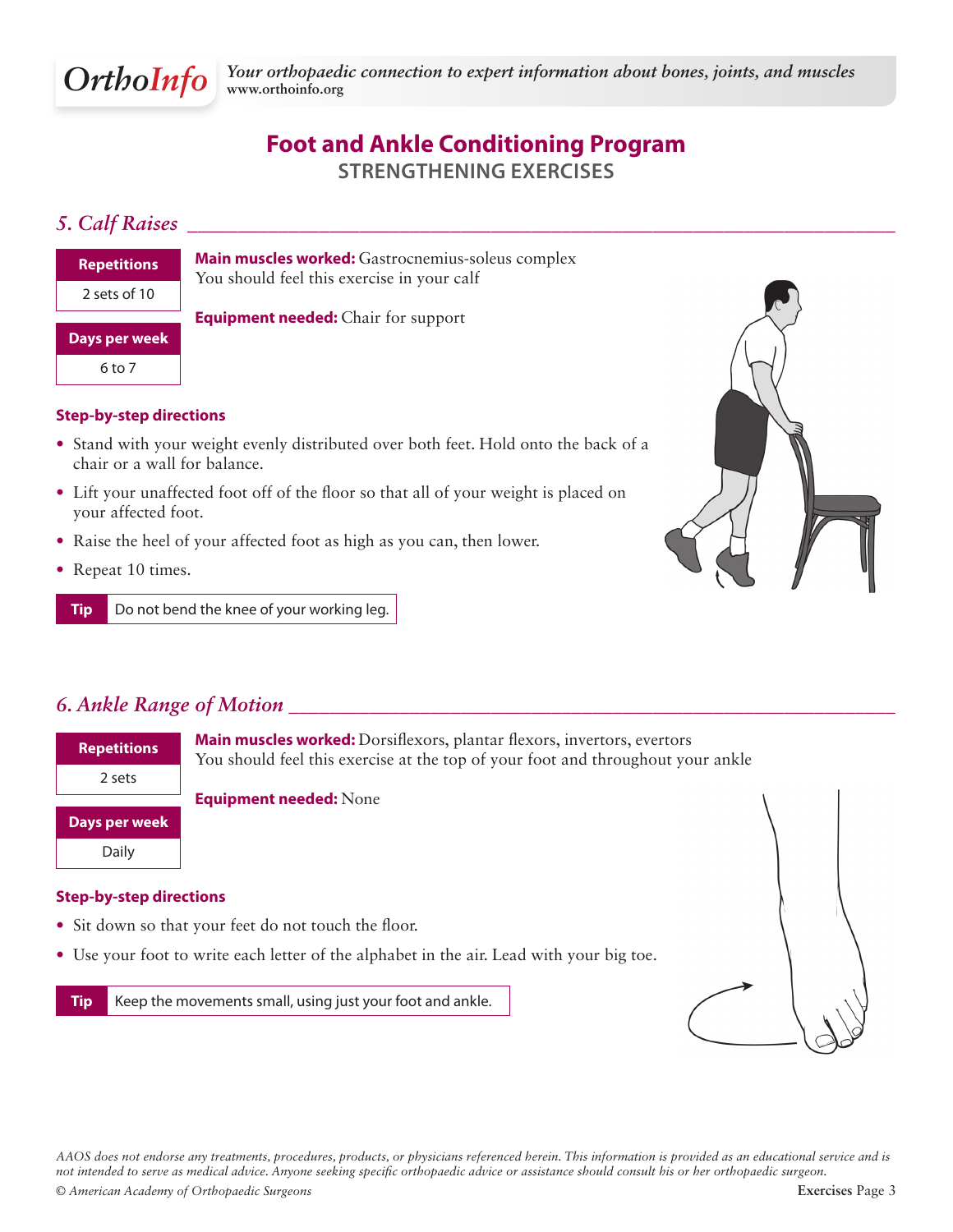

## **Foot and Ankle Conditioning Program Strengthening Exercises**

### *7. Marble Pickup \_\_\_\_\_\_\_\_\_\_\_\_\_\_\_\_\_\_\_\_\_\_\_\_\_\_\_\_\_\_\_\_\_\_\_\_\_\_\_\_\_\_\_\_\_\_\_\_\_\_\_\_\_\_\_\_\_\_\_\_\_\_\_\_\_\_\_*

| <b>Repetitions</b> | <b>Main muscles worked: Plantar flexors</b><br>You should feel this exercise at the top of your foot and toes |
|--------------------|---------------------------------------------------------------------------------------------------------------|
| 20                 |                                                                                                               |
|                    | <b>Equipment needed:</b> 20 marbles                                                                           |
|                    |                                                                                                               |
| Days per week      |                                                                                                               |
| Daily              |                                                                                                               |

#### **Step-by-step directions**

- Sit with both feet flat and place 20 marbles on the floor in front of you.
- Use your toes to pick up one marble at a time and place into a bowl.
- Repeat until you have picked up all the marbles.

**Tip** Do not place the marbles too far out in front or to the side.



### *8. Towel Curls \_\_\_\_\_\_\_\_\_\_\_\_\_\_\_\_\_\_\_\_\_\_\_\_\_\_\_\_\_\_\_\_\_\_\_\_\_\_\_\_\_\_\_\_\_\_\_\_\_\_\_\_\_\_\_\_\_\_\_\_\_\_\_\_\_\_\_\_\_\_*



#### **Step-by-step directions**

- Sit with both feet flat and place a small towel on the floor in front of you.
- Grab the center of the towel with your toes and curl the towel toward you.
- Relax and repeat.

**Tip** You can make this exercise more challenging by placing a weight on the edge of the towel.

*AAOS does not endorse any treatments, procedures, products, or physicians referenced herein. This information is provided as an educational service and is not intended to serve as medical advice. Anyone seeking specific orthopaedic advice or assistance should consult his or her orthopaedic surgeon.*